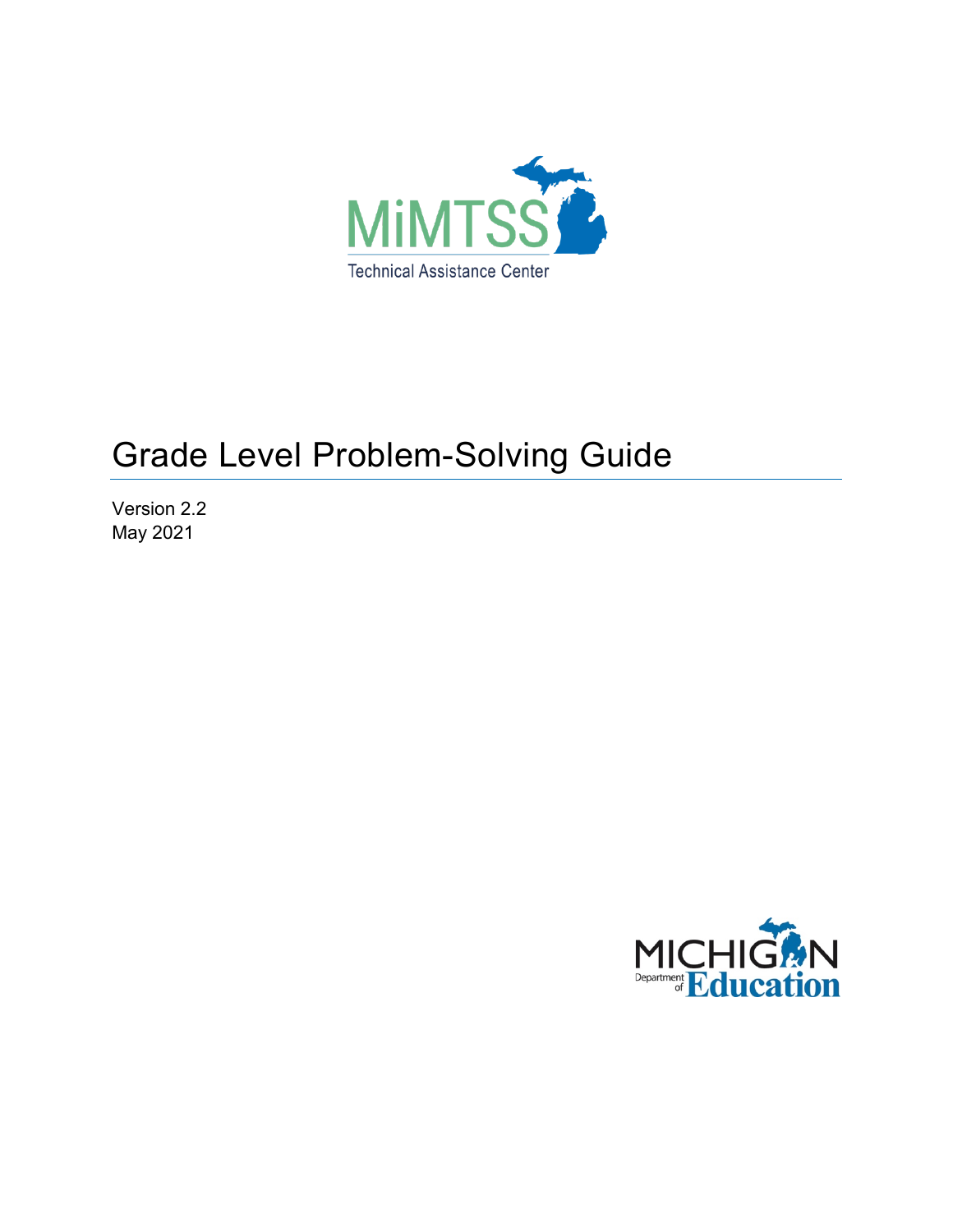# **Table of Contents**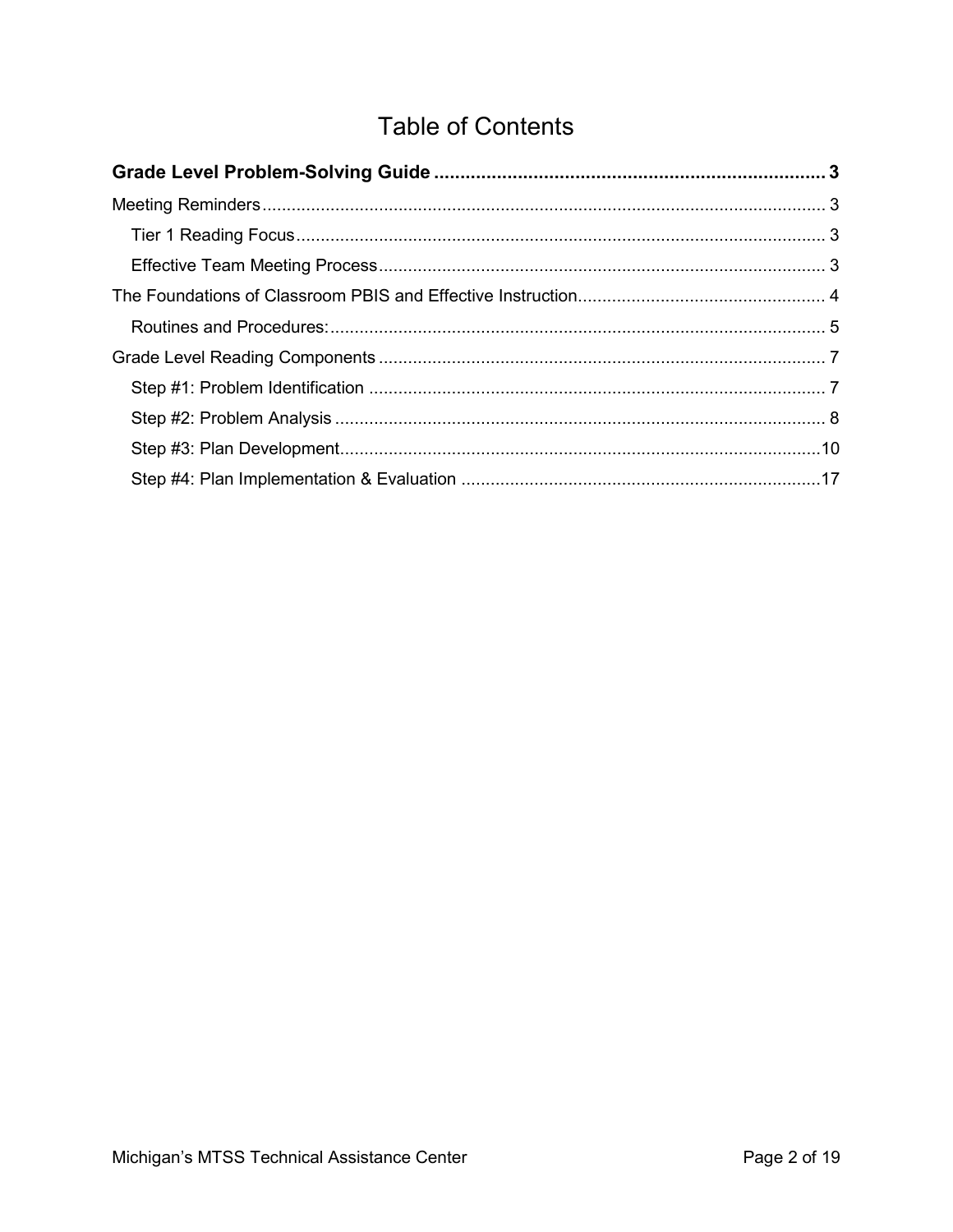# **Grade Level Problem-Solving Guide**

<span id="page-2-0"></span>A workbook to guide your grade level problem solving process for the school year. Bring this book with you to benchmark data meetings and on-going grade level meetings to help provide focus and actionable steps to maximize Tier 1 reading instruction.

### <span id="page-2-1"></span>Meeting Reminders

#### <span id="page-2-2"></span>**Tier 1 Reading Focus**

By following the guidelines in this section, teams will:

• Ensure the right people are attending the meeting to focus on Tier 1 instruction

#### *Take Action:*

Table 1. List the members of your grade level team below.

| <b>Team Member Roles:</b>                              | <b>Team Member Names:</b> |
|--------------------------------------------------------|---------------------------|
| Principal                                              |                           |
| Staff who provide core reading instruction             |                           |
| Staff who provide supplementary reading<br>instruction |                           |

#### <span id="page-2-3"></span>**Effective Team Meeting Process**

By following the guidelines in this section, teams will:

- Schedule meetings at least every 4-6 weeks to discuss Tier 1 instruction
- Assign meeting roles to ensure efficient and effective problem solving
- Know where to access the Grade Level Instructional Plan
- Develop a plan for updating absent team members to keep them in the loop
- Develop team purpose and norms
	- $\circ$  Example Norms: Stay engaged Focus on what we can do Listen to learn
	- o Example Purpose: To determine effectiveness of core reading and behavior programs and make necessary adjustments to instruction.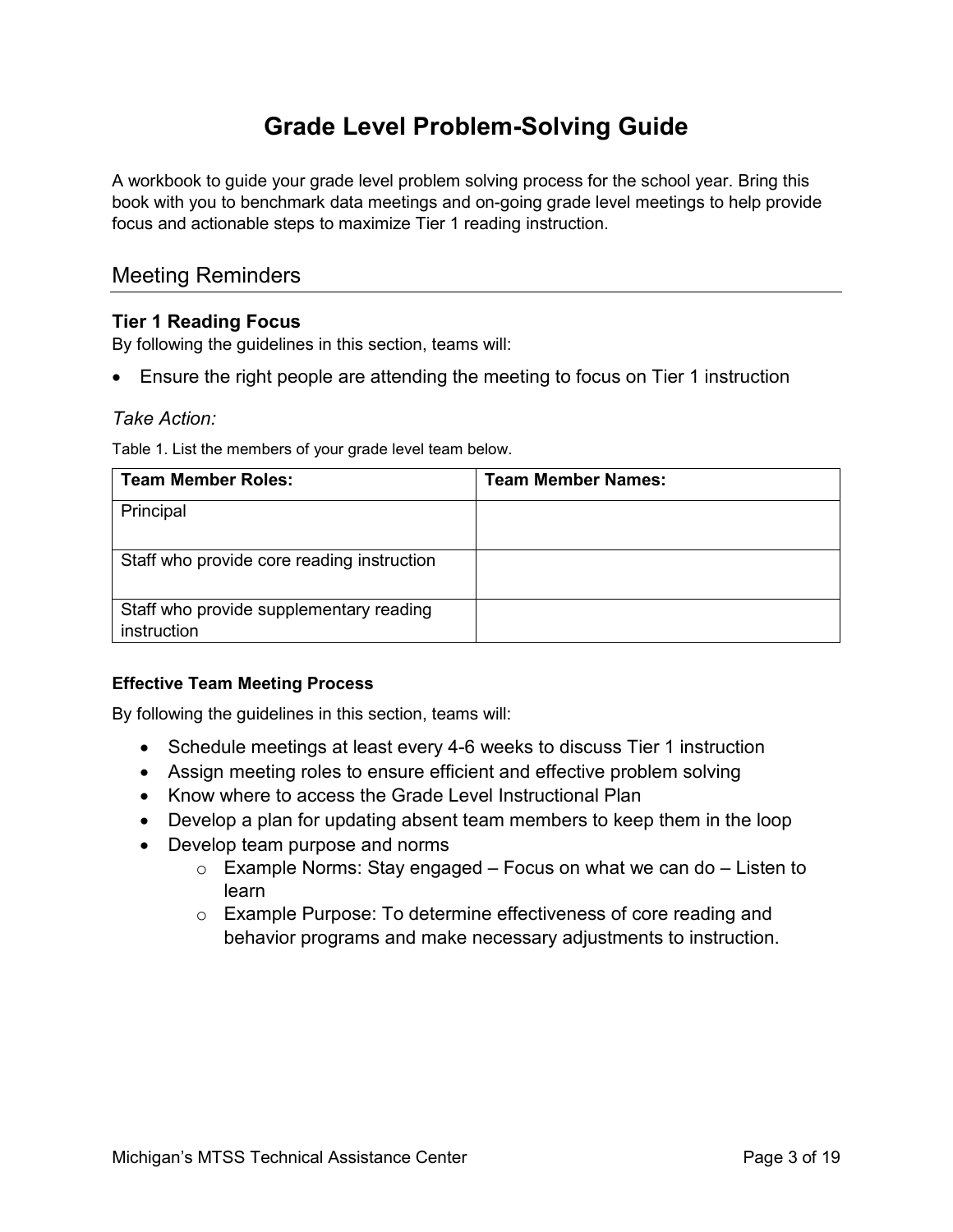#### *Take Action:*

Table 2. Fill in the dates to schedule GLPS meetings for the school year.

| <b>Benchmark Data Meeting Dates:</b> | <b>On-Going Meeting Dates:</b>                 |
|--------------------------------------|------------------------------------------------|
| Beginning of the Year (BOY):         | Between BOY & MOY Dates (at least 2<br>dates): |
| Middle of the Year (MOY):            | Between MOY & EOY Dates (at least 2            |
| End of the Year (EOY):               | dates):                                        |

Table 3. Assign meeting roles for the current school year as well as back up members

| <b>Assigned Meeting Roles:</b> | <b>Team Member Name:</b> | <b>Back Up Team Member:</b> |
|--------------------------------|--------------------------|-----------------------------|
| Facilitator                    |                          |                             |
| Recorder                       |                          |                             |
| Data Analyst                   |                          |                             |
| Timekeeper                     |                          |                             |

#### *GLPS Action Plan*

Determine where the action plan for your grade level team will be stored (Google Doc, Dropbox, hard copy, etc.) Make sure all team members know how to access it.

Record where you will find your action plan below:

#### *Absent Team Member Plan*

Create a buddy list for your grade level team. If one person is absent from the meeting, the buddy can update this person prior to the next meeting.

Buddy List for 2020-2021

*Team Purpose & Norms* Purpose of our grade level team:

<span id="page-3-0"></span>Our team norms are: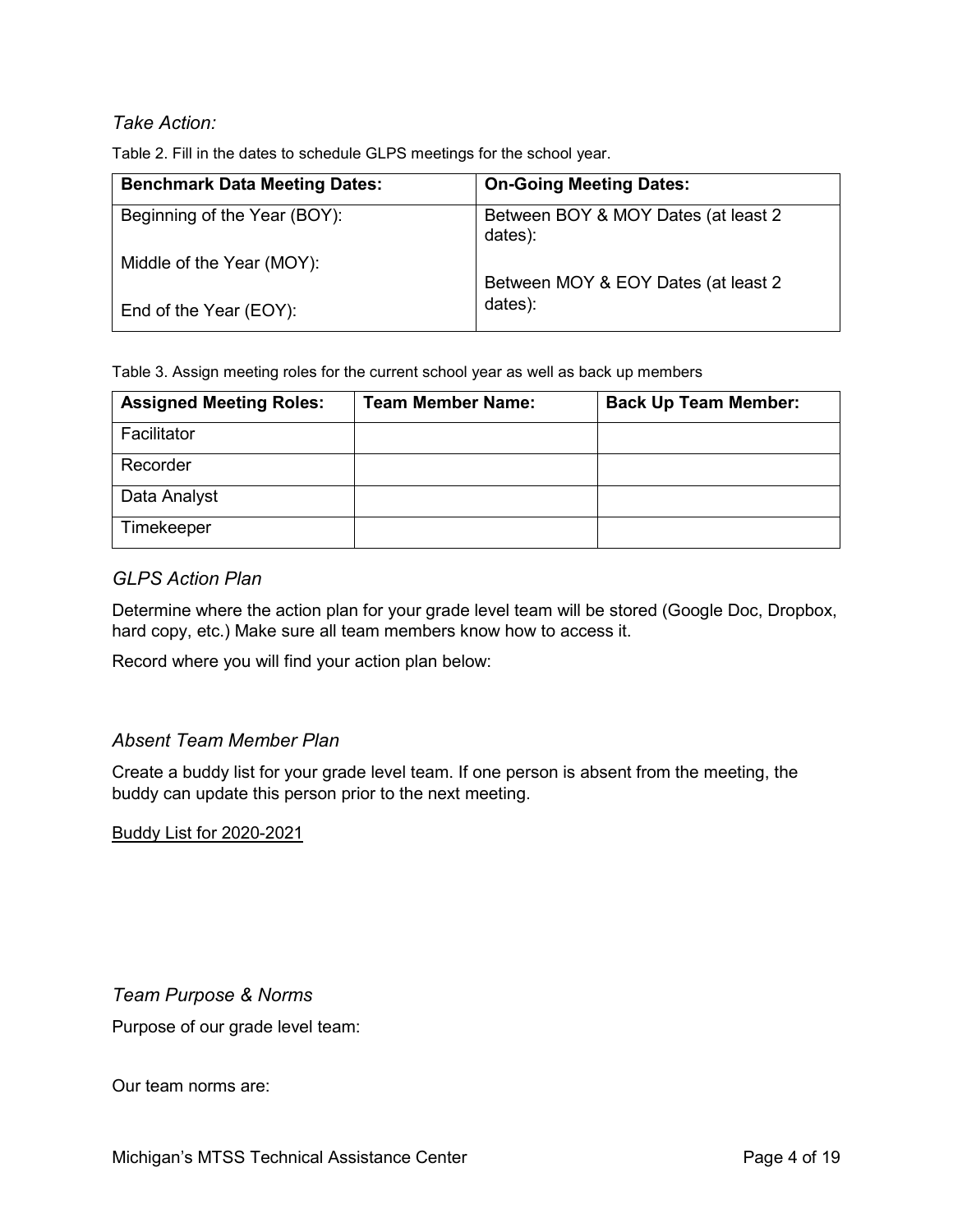## The Foundations of Classroom PBIS and Effective Instruction

Implementing classroom PBIS practices in all classrooms helps to maximize instructional time and creates safe and predictable environments for student learning. Three of the foundations of classroom PBIS practices are:

- Establishing classroom routines and procedures (e.g., whole group instruction, small group instruction, independent seat work, arrival and dismissal)
- Using the school-wide expectations to define what behavior looks like and sounds like during each of the established classroom routines and procedures by developing the classroom behavior matrix
- Teaching behavioral expectations for every routine and procedure in the classroom

At the start of each of the Grade Level Team benchmark meetings, the grade level team should reflect on the following prompts:

- Has each teacher at our grade level:
	- o Participated in the classroom PBIS training?
	- $\circ$  Defined the classroom routines and procedures specific to his or her reading block?
	- o Developed his or her own classroom matrix that includes the routines and procedures specific to his or her reading block?
	- o Taught and re-taught behavior expectations for the routines and procedures of the reading block?

Grade-level teams will record the number of teachers that have each component in place in the table in the *Grade Level Instructional Plan*.

Table 4. Insert responses to Classroom PBIS questions in the table below.

| <b>Classroom PBIS</b> | <b>Participated in</b><br>the Classroom<br><b>PBIS training</b> | <b>Routines and</b><br><b>Procedures</b><br>Written | <b>Matrix</b><br><b>Completed</b> | <b>Taught</b><br>and/or Re-<br>taught |
|-----------------------|-----------------------------------------------------------------|-----------------------------------------------------|-----------------------------------|---------------------------------------|
| <b>BOY</b>            |                                                                 |                                                     |                                   |                                       |
| <b>MOY</b>            |                                                                 |                                                     |                                   |                                       |
| EOY                   |                                                                 |                                                     |                                   |                                       |

#### <span id="page-4-0"></span>**Routines and Procedures:**

- Routines help to establish predictable patterns and activities within the classroom
- Increase instructional time by preventing problem behavior
- Reduces anxiety levels and help promote a safe & predictable environment
- Routines begin to manage the classroom rather than the teacher
- Routines need to be taught and posted in the classroom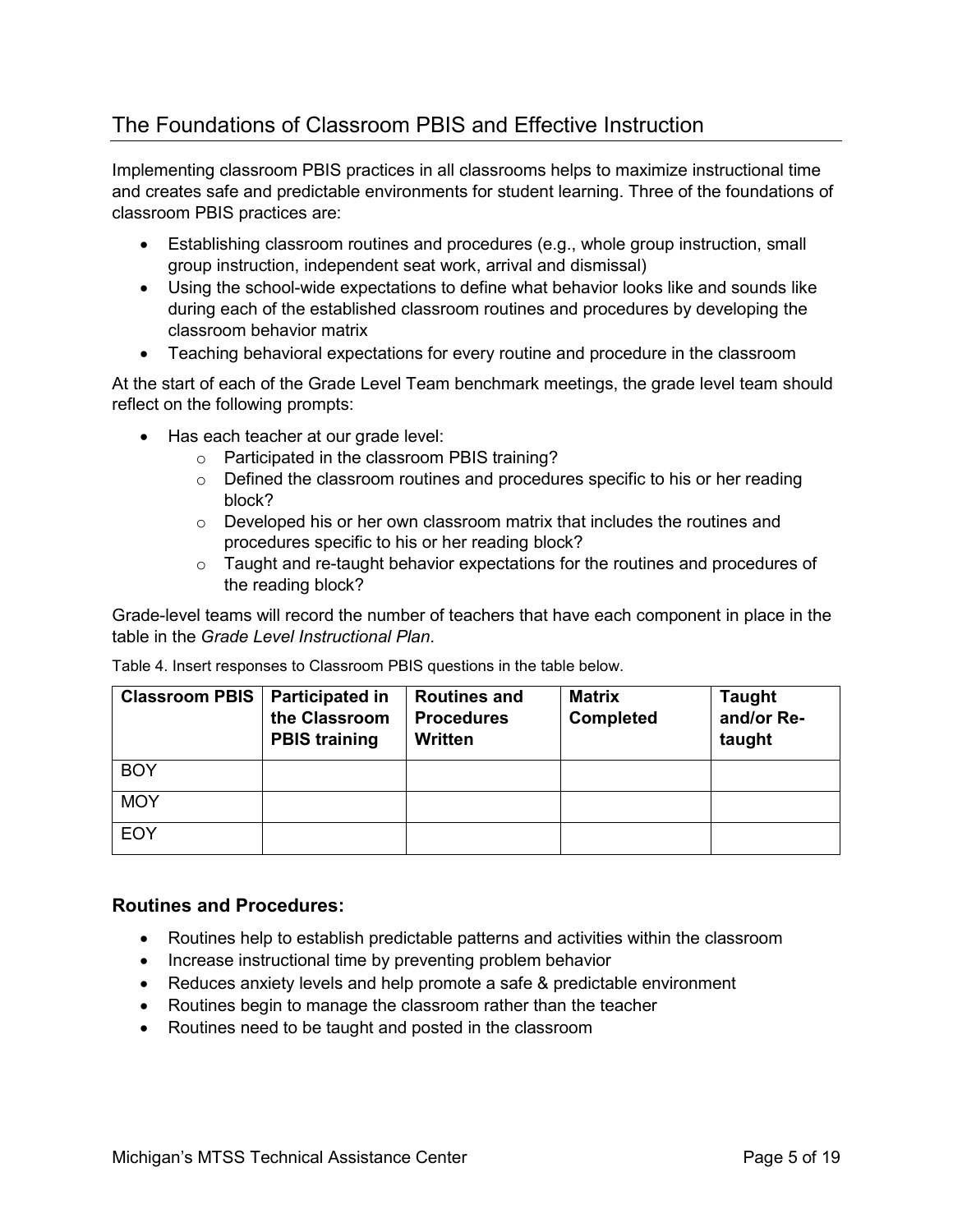#### **Example Routines**

#### *Arrival Routine*

- Hang up coat and backpack
- Put notes and homework in the "IN" basket
- Sharpen two pencils
- Go to desk and begin the warm-up activities listed on the board
- If you finish early, read a book

#### *Whole Group Instruction*

- Sit in your assigned seat on your bottom with your legs crossed
- Hands are folded in your lap
- Face the teacher
- Eyes and ears are open
- Mouths are closed

#### *Small Group Instruction*

- Sit in your assigned seat
- Sit on your bottom with your feet in front of your chair
- Sit with your tummy touching the table
- Use one hand to hold the book and the other hand to point to the words

#### *Classroom Matrix:*

- Developed using the school-wide expectations and the classroom routines
- Defines what student behavior looks like and sounds like within each routine
- Consider the following when developing your classroom behavior matrix:
- Can students talk? If so, what voice level?
- How will students get assistance if needed?
- What behaviors do you want the students to do to show you they are participating?
- Will students be moving / out of seat? If yes, what are they to do?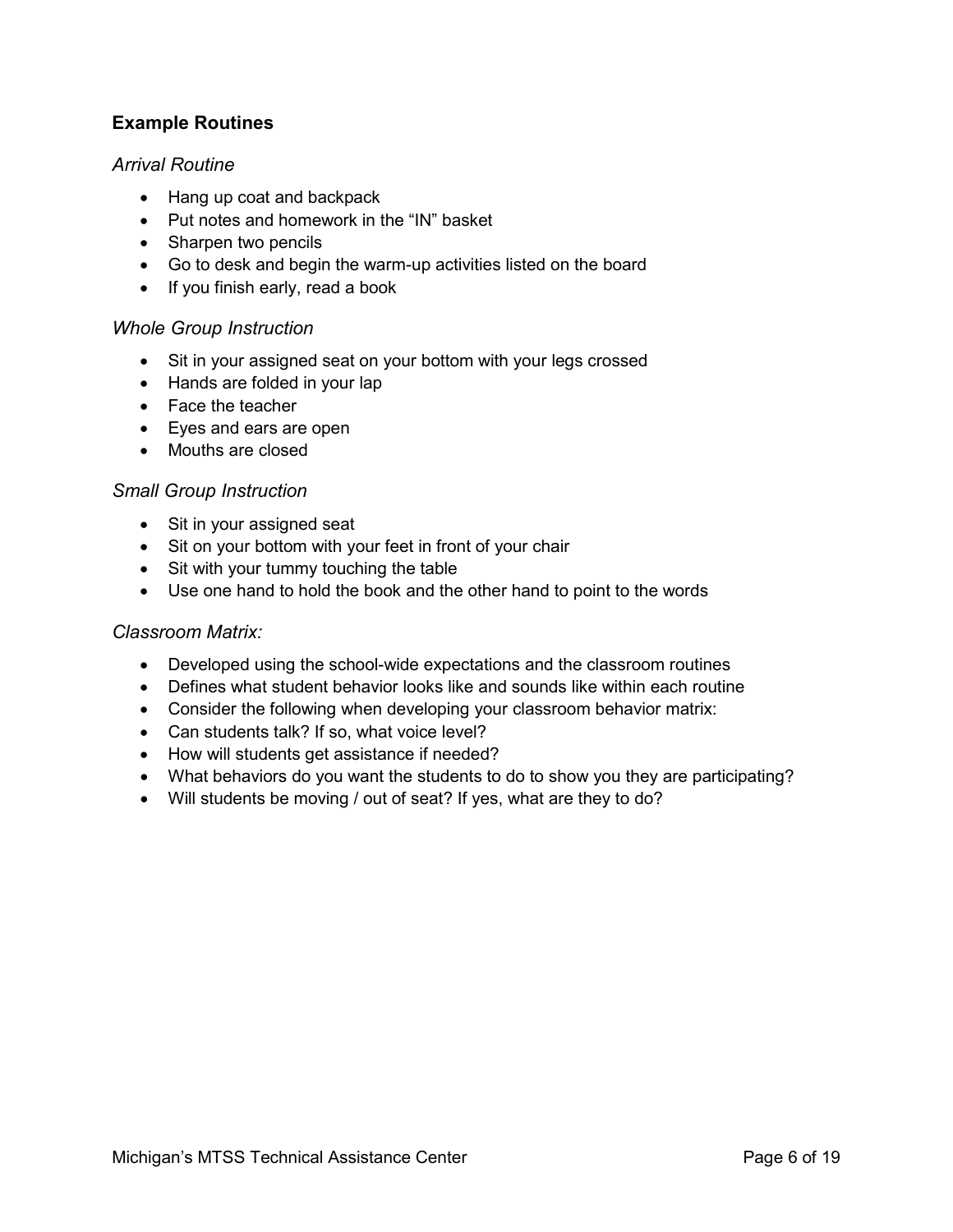#### Example Classroom Matrix:

The following is an excerpt of a full classroom matrix. A complete matrix would have a column for each routine or procedure in the classroom.

| <b>Arrival</b>                             |
|--------------------------------------------|
| Walk slowly                                |
| Keep feet, hands, materials to self        |
| Hang up coat and backpack                  |
| Use an "indoor" voice                      |
| Help others if needed or asked             |
| Follow specific teacher directions         |
| Turn in notes and homework in the "IN" box |
| Sharpen 2 pencils                          |
| Get started on warm-up activities          |
| If you finish early, read a book           |
|                                            |

## <span id="page-6-0"></span>Grade Level Reading Components

#### <span id="page-6-1"></span>**Step #1: Problem Identification**

(What is the problem?)

By following the guidelines in Step #1, teams will use the School Overview Report by Grade to examine the Acadience Composite Score, capture what it means for core instruction, and set an overall Composite Score Goal.

Table 5. Record current Acadience Composite Scores

| <b>Acadience</b><br><b>Composite</b><br><b>Score</b> | % Above<br><b>Benchmark</b><br>(Blue) | $%$ At<br><b>Benchmark</b><br>(Green) | % Below<br><b>Benchmark</b><br>(Yellow) | % Well Below<br><b>Benchmark</b><br>(Red) |
|------------------------------------------------------|---------------------------------------|---------------------------------------|-----------------------------------------|-------------------------------------------|
| <b>BOY</b>                                           |                                       |                                       |                                         |                                           |
| <b>MOY</b>                                           |                                       |                                       |                                         |                                           |
| <b>EOY</b>                                           |                                       |                                       |                                         |                                           |

A. Add the % Above Benchmark to the % At Benchmark to determine the overall % of students who are At/Above Benchmark. What is the overall %?

- a. Is the core program sufficient for most students at the grade level (80% or more at/above benchmark?)
- b. Circle one: Yes No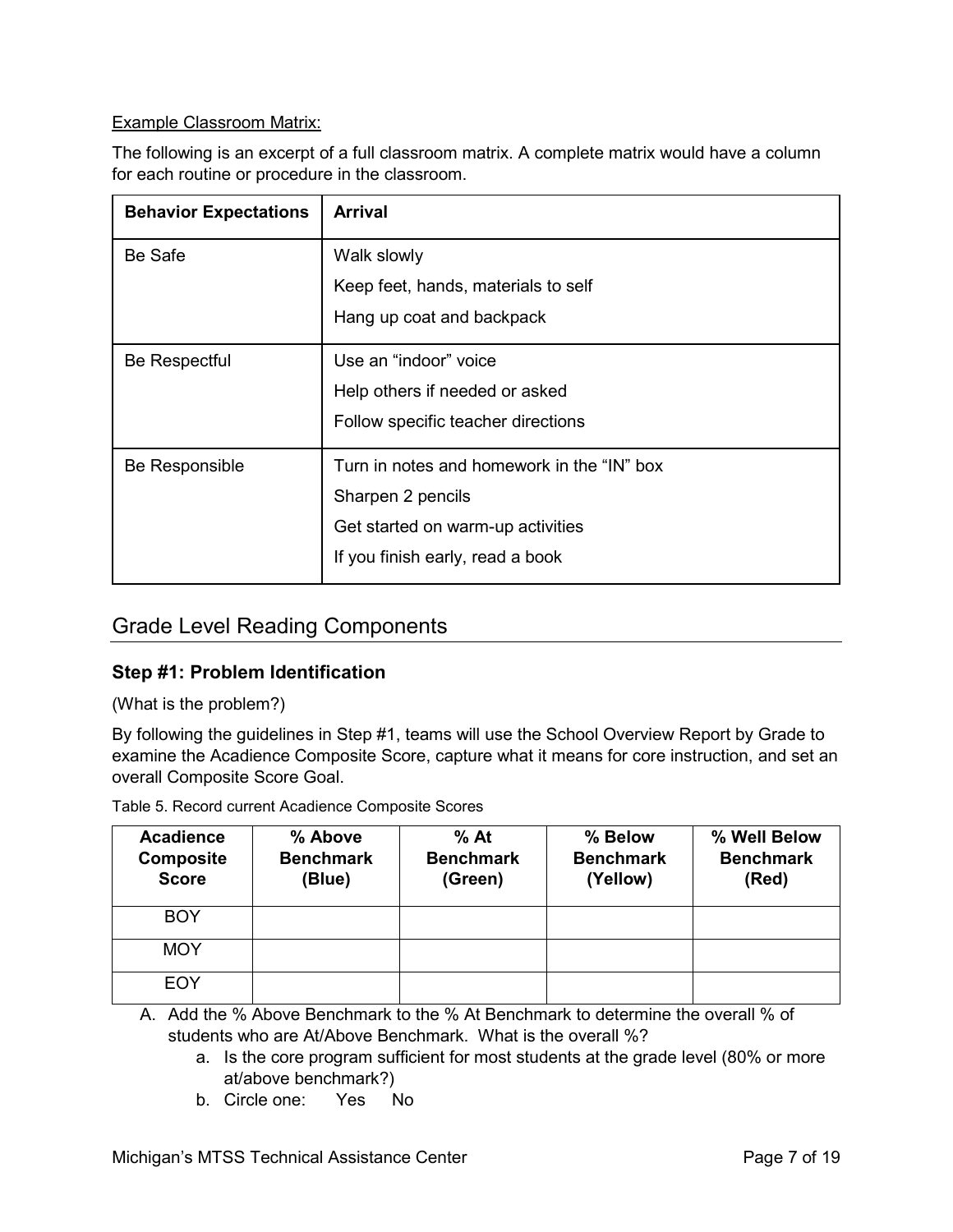- B. If available, look back at historical Acadience Reading Data. Reports that might be helpful are: Multi-Year Percent At Benchmark, Multi-Year Boxplots, and Histograms and Boxplots. Then answer these questions below:
	- a. How much movement did the team see last year (and prior years) between each benchmark?
	- b. Use this information to encourage that the team's next goal should be higher than the previous year(s) data.
- C. Using the information from above, have the team set a SMART Composite Score Goal to increase the number of students At/Above Benchmark **by the next benchmark period.** Use the sentence frame below to record the team's Beginning of the Year (BOY) Composite Score Goal.

#### *BOY Acadience Composite Score Goal:*

By the middle of the year benchmark, % of our students will be At/Above Benchmark as measured by Acadience Reading.

D. **Complete the following part at the Middle of the Year (MOY.)** Use the following sentence frames to update and check in on the goal for the MOY.

#### *MOY Update: Acadience Reading Composite Score Goal*

Based on the BOY goal, circle the best response below:

- We met our goal!
- We did not meet our goal, but we are on track to reaching it.
- We did not meet our goal, and we are not on track to reaching it.

Update the BOY Composite Goal, using the sentence frame provided below:

By the EOY benchmark, % of our students will be At/Above Benchmark as measured by Acadience Reading.

E. **Complete the following part at the End of the Year (EOY.)** Use the following sentence frames to check in on the goal for the End of the Year (EOY.)

#### *EOY Update: Acadience Reading Composite Score Goal*

Based on the MOY goal, circle the best response below:

- We met our goal!
- We did not meet our goal, but we are on track to reaching it.
- We did not meet our goal, and we are not on track to reaching it.

#### <span id="page-7-0"></span>**Step #2: Problem Analysis**

(Why is it happening?)

By following the guidelines in Step #2, teams will use the School Overview Report to prioritize which big idea of reading is currently the most important common instructional need for the majority of students.

Table 6. Record each measure's score below that apply to your grade level. Add the % Above Benchmark to the % At Benchmark to determine the overall % of students who are At/Above Benchmark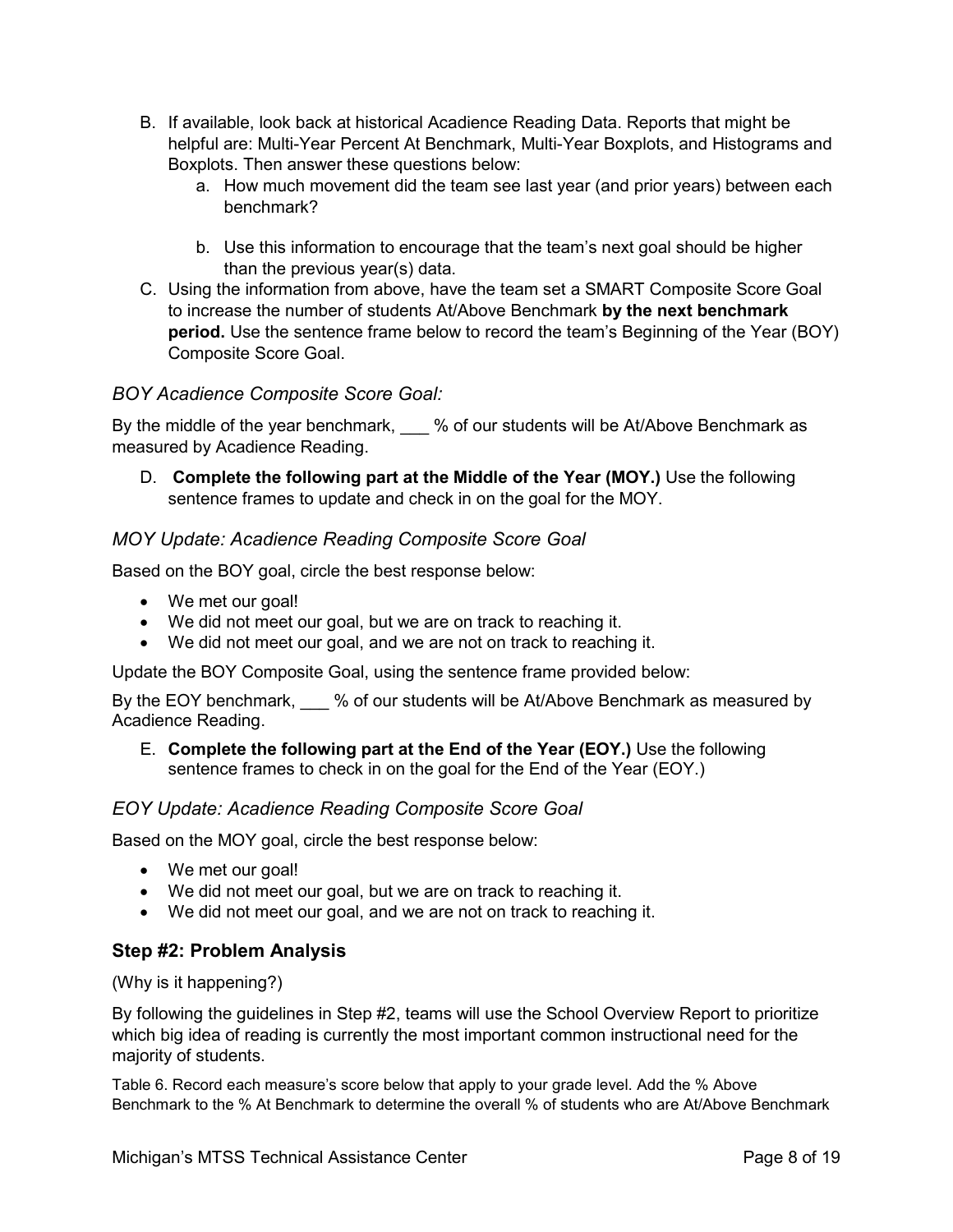| <b>Acadience Reading Measure</b>                                        | % At & Above<br><b>Benchmark</b> | <b>Big Idea</b><br>(Instructional Focus)                |
|-------------------------------------------------------------------------|----------------------------------|---------------------------------------------------------|
| <b>FSF: First Sound Fluency</b>                                         |                                  | <b>Phonological Awareness</b>                           |
| PSF: Phoneme Segmentation Fluency                                       |                                  | <b>Phonemic Awareness</b>                               |
| <b>NWF CLS: Nonsense Word Fluency</b><br><b>Correct Letter Sounds</b>   |                                  | Alphabetic Principle/Basic<br><b>Phonics</b>            |
| NWF WWR: Nonsense Word Fluency<br><b>Whole Words Read</b>               |                                  | Alphabetic Principle/Basic<br><b>Phonics</b>            |
| <b>ORF Accuracy: Acadience Oral Reading</b><br><b>Fluency Accuracy</b>  |                                  | <b>Advanced Phonics</b>                                 |
| <b>ORF Words Correct: Acadience Oral</b><br><b>Reading Fluency Rate</b> |                                  | Advanced Phonics, Fluency,<br>Vocabulary, Comprehension |
| Retell                                                                  |                                  | Comprehension<br>(oral reading)                         |
| Maze                                                                    |                                  | Comprehension<br>(silent reading)                       |

- A. Go back to the first measure on the continuum above where there was 80% or less At & Above benchmark. Circle that score and the Big Idea (Instructional Focus) that is represented by the Acadience Reading measure.
- B. Use the Learning Progression Chart to identify the point in time and at what grade level students should master the skill that was identified as the instructional focus.



On-going use, skill refinement, and transfer to new contexts

Figure 1. Learning Progression Chart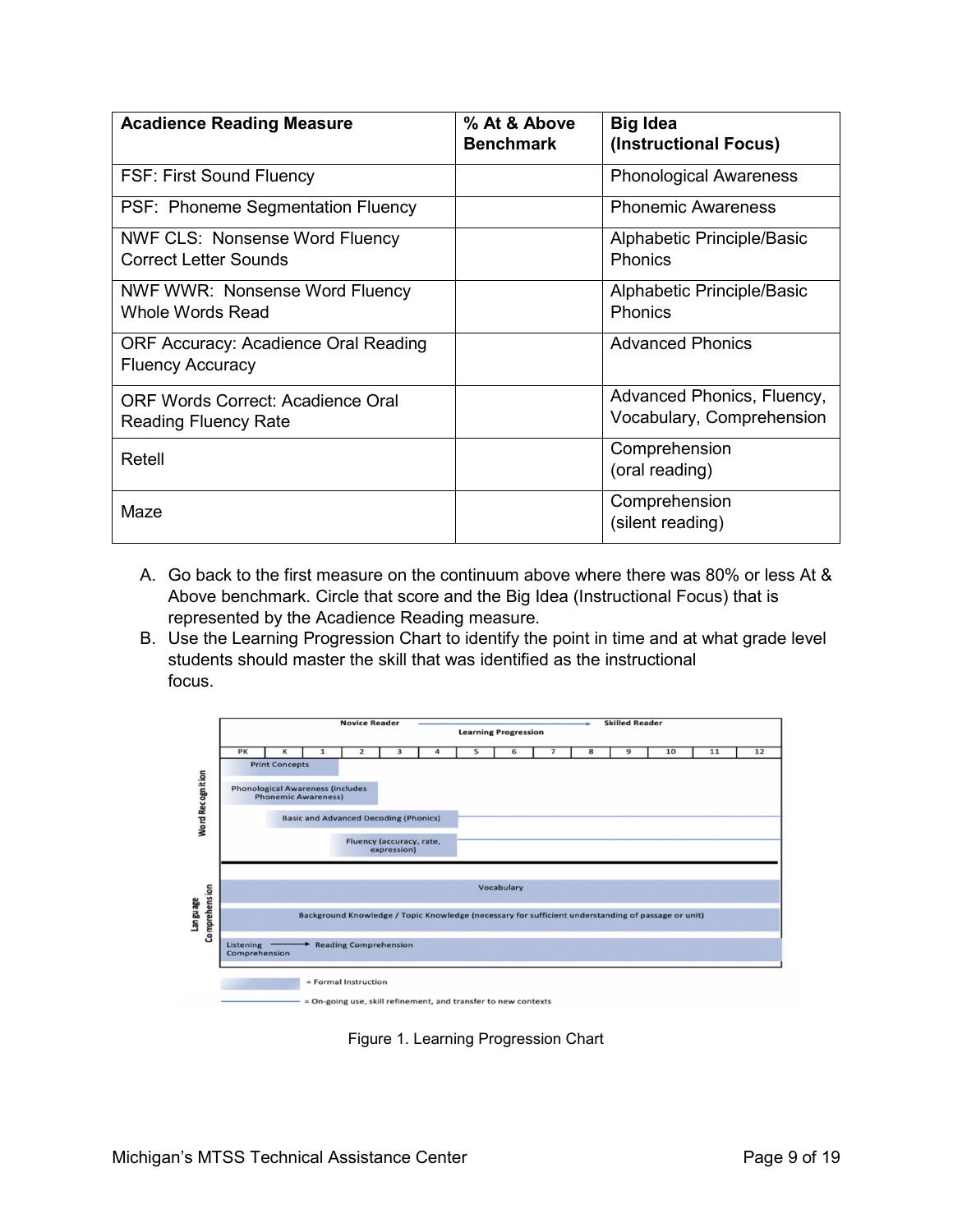Table 7. Use the following table to capture the progress with the Acadience Reading Measure Specific Goal over the school year.

| <b>Acadience</b><br><b>Reading</b><br><b>Measure:</b> | % Above<br><b>Benchmark</b> | $%$ At<br><b>Benchmark</b> | % Below<br><b>Benchmark</b> | % Well Below<br><b>Benchmark</b> |
|-------------------------------------------------------|-----------------------------|----------------------------|-----------------------------|----------------------------------|
| <b>BOY</b>                                            |                             |                            |                             |                                  |
| <b>MOY</b>                                            |                             |                            |                             |                                  |
| <b>EOY</b>                                            |                             |                            |                             |                                  |

#### *BOY Measure Specific Goal(s):*

By the MOY benchmark, % of our students will be At/Above Benchmark as measured by this Acadience Reading Measure: \_\_\_\_\_\_\_.

#### *MOY Measure Specific Goal(s) Update:*

Based on the BOY Measure Specific Goal, circle the best response below:

- We met our goal!
- We did not meet our goal, but we are on track to reaching it.
- We did not meet our goal, and we are not on track to reaching it.

Update the BOY Measure Specific Goal, using the sentence frame provided below:

By the EOY, % of our students will be At/Above Benchmark as measured by this Acadience Reading Measure: The control of the Reading Measure:

#### *EOY Measure Specific Goal(s) Update:*

Based on the MOY goal, circle the best response below:

- We met our goal!
- We did not meet our goal, but we are on track to reaching it.
- We did not meet our goal, and we are not on track to reaching it.

#### <span id="page-9-0"></span>**Step #3: Plan Development**

(What is the plan to improve the health of the core?)

By following the guidelines in this section, teams will create an agreed upon plan to address the instructional focus selected in Step #2. The plan will include grade level decisions on:

- Determining which core reading materials will be used
- Selecting the instructional routine to teach that focus skill
- Selecting engagement strategies to incorporate into the instructional routine
- Applying the plan to meet the needs of whole and small group instruction
- Creating action items and next steps to put this plan into motion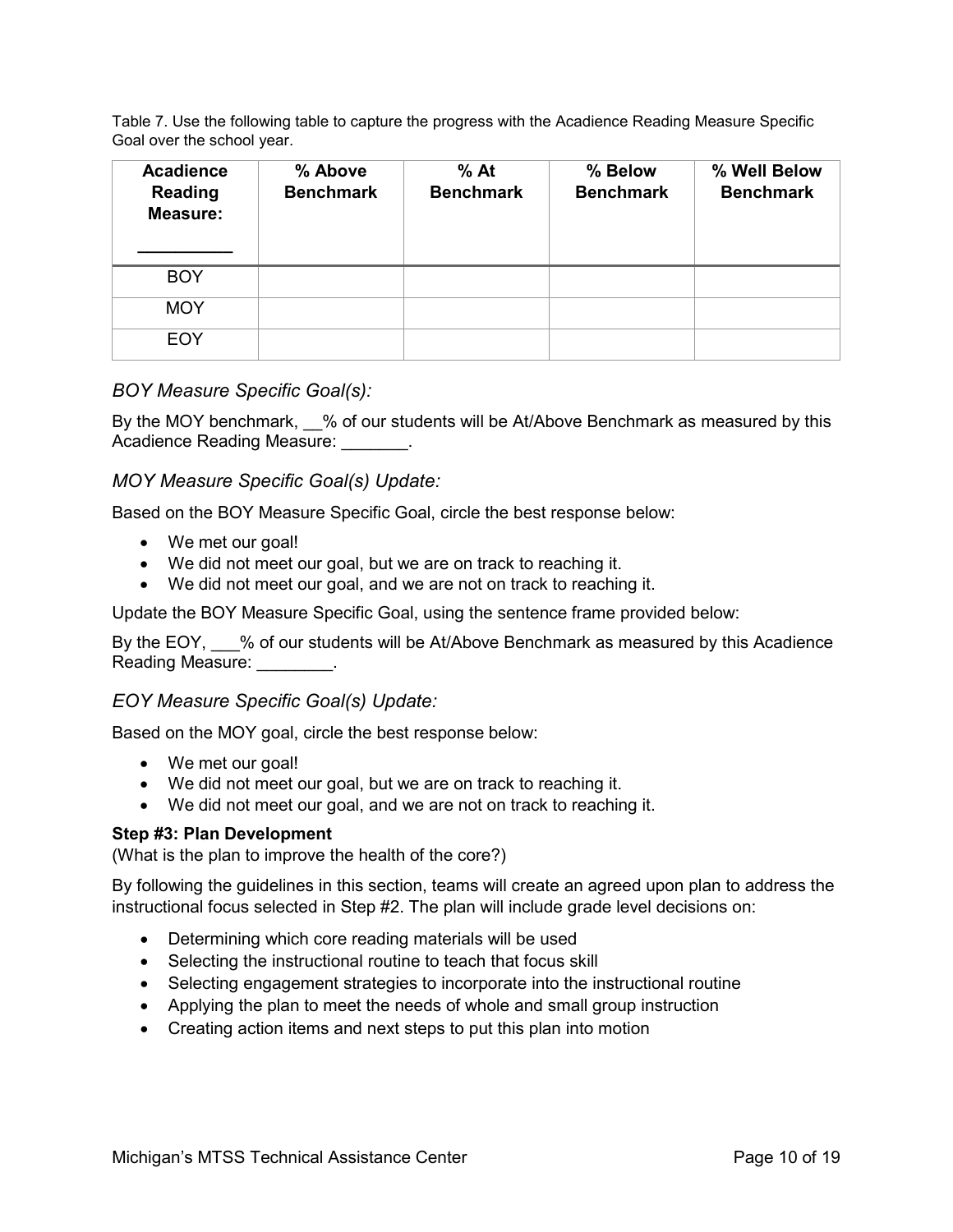#### *Curriculum (Core Reading Materials)*

- A. Use the following chart [\(Figure 2\)](#page-11-0) to get a closer look at how the big ideas progress across grade levels.
	- a. Find the instructional focus in the first left column and then find your grade level.
	- b. Review what skills should be taught for your grade level, as well as what was taught in prior grade level(s).
	- c. What information do we have to know if students have "owned the skills" that were previously taught?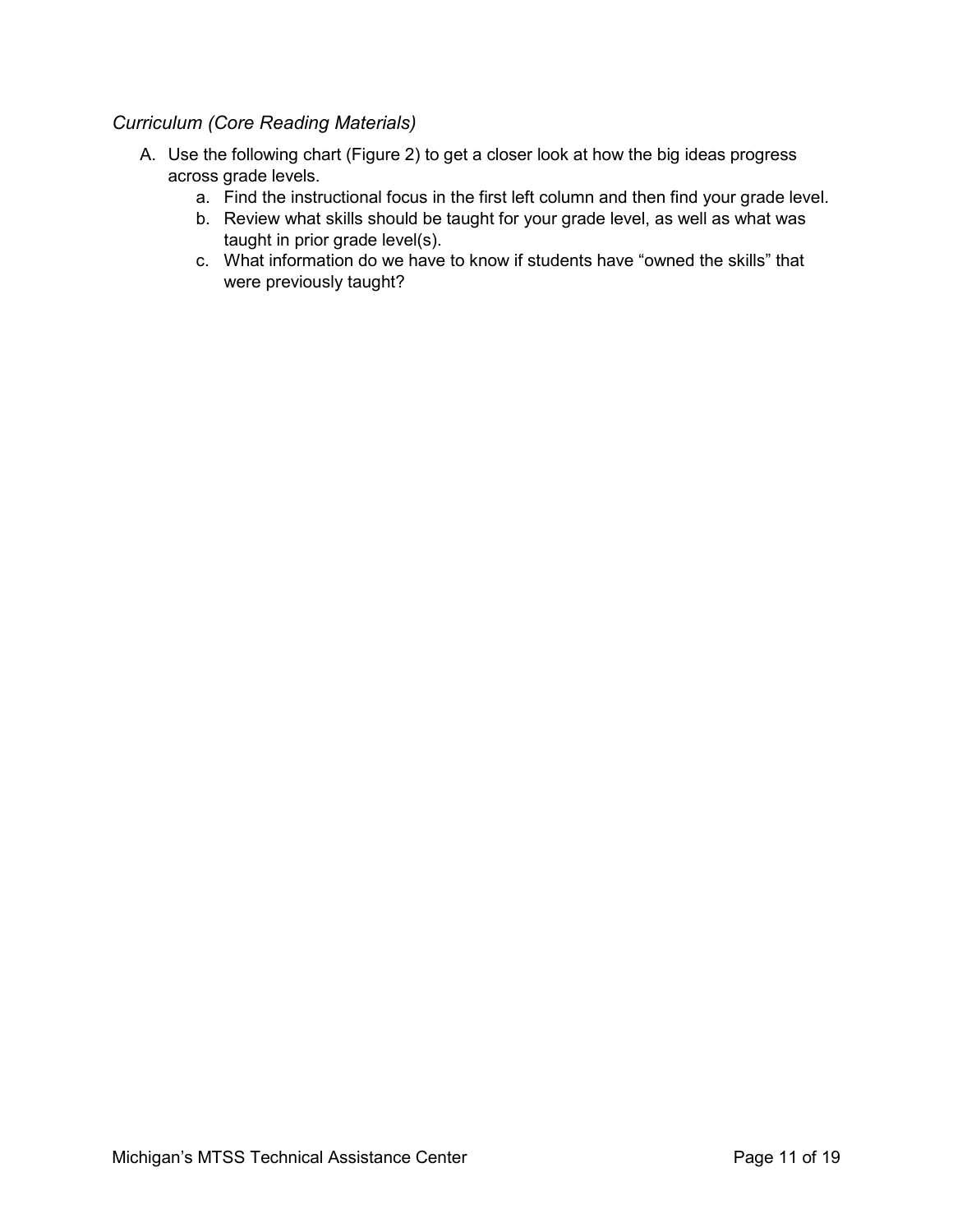|                       | Kindergarten                                                                                                                         | 1 <sup>st</sup> Grade                                                                   | 2 <sup>nd</sup> Grade                                                                                             | 3 <sup>rd</sup><br>Grade | 4 <sup>th</sup><br>Grade                                                                                                            | 5 <sup>th</sup> Grade      |  |
|-----------------------|--------------------------------------------------------------------------------------------------------------------------------------|-----------------------------------------------------------------------------------------|-------------------------------------------------------------------------------------------------------------------|--------------------------|-------------------------------------------------------------------------------------------------------------------------------------|----------------------------|--|
| Awareness<br>Phonemic | Sound/Word<br>Comparison<br>Rhyming<br>Blend & Segment:<br>Sentences<br>Syllables<br>Onset-rime                                      |                                                                                         |                                                                                                                   |                          |                                                                                                                                     |                            |  |
|                       | Blend & Segment: Individual<br><b>Phonemes</b>                                                                                       |                                                                                         |                                                                                                                   |                          |                                                                                                                                     |                            |  |
|                       |                                                                                                                                      |                                                                                         | Phoneme deletion & manipulation                                                                                   |                          |                                                                                                                                     |                            |  |
|                       | Letter sounds<br><b>Short vowels</b>                                                                                                 |                                                                                         |                                                                                                                   |                          |                                                                                                                                     |                            |  |
|                       |                                                                                                                                      | Irregular Words/Sight Words                                                             |                                                                                                                   |                          |                                                                                                                                     |                            |  |
|                       | VC & CVC recoding<br>words                                                                                                           |                                                                                         |                                                                                                                   |                          |                                                                                                                                     |                            |  |
| <b>Phonics</b>        |                                                                                                                                      | Silent e                                                                                | VC & CVC words<br><b>Consonant Blends</b><br>Consonant Digraphs<br>Vowel in each syllable<br>Inflectional endings |                          |                                                                                                                                     |                            |  |
|                       |                                                                                                                                      |                                                                                         | <b>Vowel teams</b>                                                                                                |                          |                                                                                                                                     |                            |  |
|                       |                                                                                                                                      |                                                                                         | Multisyllabic words<br><b>Prefixes &amp; Suffixes</b>                                                             |                          |                                                                                                                                     |                            |  |
|                       |                                                                                                                                      |                                                                                         |                                                                                                                   |                          | Morphology<br>multisyllabic words in<br>context/out of context                                                                      | Accurately read unfamiliar |  |
|                       | Sound & Words                                                                                                                        |                                                                                         |                                                                                                                   |                          |                                                                                                                                     |                            |  |
|                       |                                                                                                                                      | <b>Decodable Text</b><br>95-100% Accurate                                               |                                                                                                                   |                          |                                                                                                                                     |                            |  |
|                       |                                                                                                                                      | 90%                                                                                     | >95%                                                                                                              | 96-97%                   | 97-98%                                                                                                                              | 98-99%                     |  |
| Fluency               |                                                                                                                                      | 30-50<br><b>WCPM</b>                                                                    | 40-100 WCPM                                                                                                       | 70-100<br><b>WCPM</b>    | 100-140<br><b>WCPM</b>                                                                                                              | 100-140<br><b>WCPM</b>     |  |
|                       | <b>Answering Text Based Questions</b><br><b>Makes predictions</b><br><b>Retelling &amp; Summarizing</b><br><b>Making Connections</b> |                                                                                         |                                                                                                                   |                          |                                                                                                                                     |                            |  |
| <b>Comprehension*</b> |                                                                                                                                      | Main Idea and Details<br>Point of view<br>Making Interences<br>Monitoring Comprehension |                                                                                                                   |                          |                                                                                                                                     |                            |  |
|                       |                                                                                                                                      |                                                                                         | Analyze structure of text                                                                                         |                          |                                                                                                                                     |                            |  |
|                       |                                                                                                                                      |                                                                                         |                                                                                                                   |                          | Author's Purpose/Point of View<br>Informational Text Structure/Charts,<br>Maps, Graphs, Tables, Insets<br>Compare and contrast text |                            |  |

<span id="page-11-0"></span>Figure 2. Common Core State Standards (CCSS) Common Instructional Needs Chart.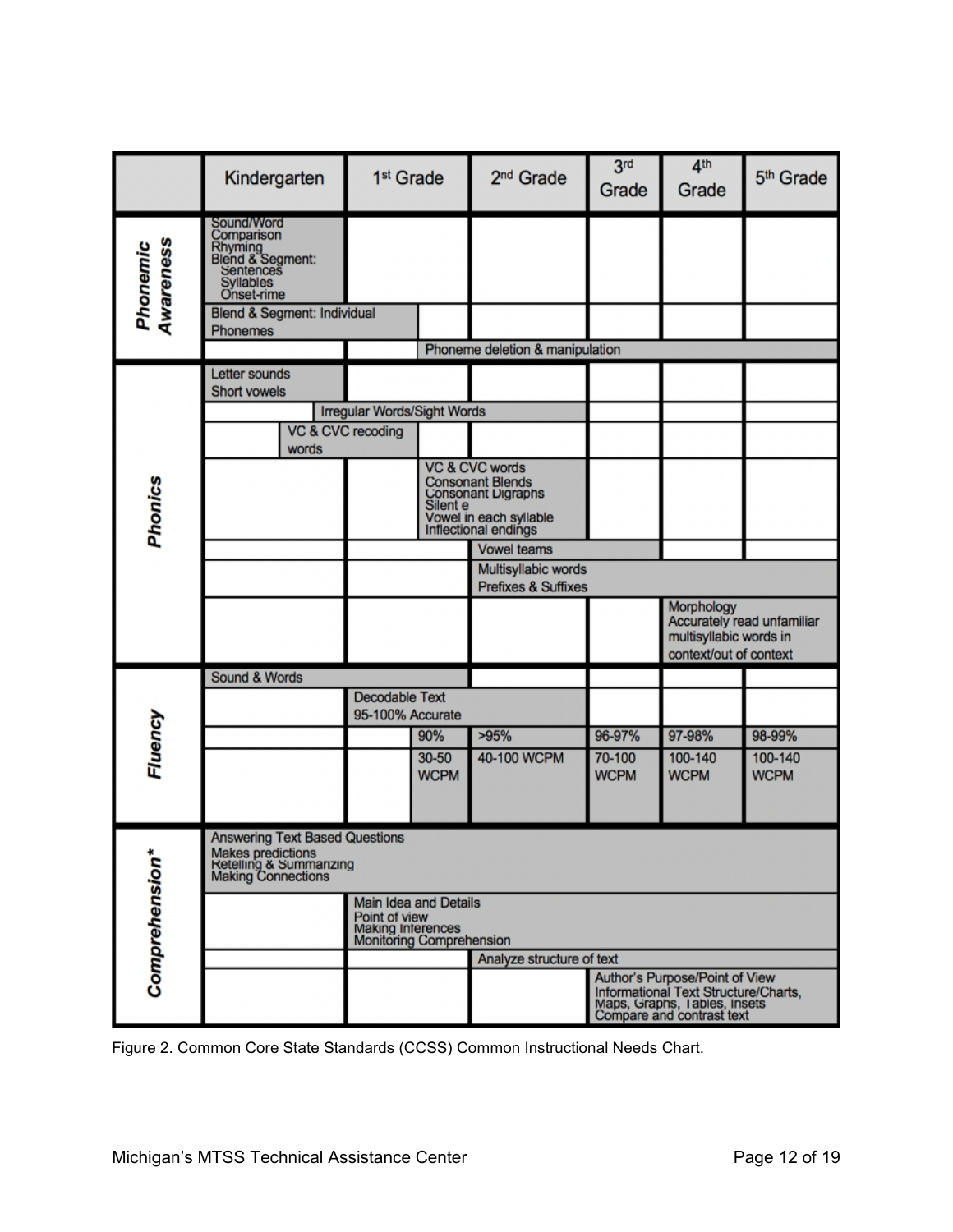B. Does the team have the appropriate core reading materials to address the big idea we identified in Step #2? The core program might not address the skills identified based on what students should

already know and be able to do. These skills may require supplemental materials. List the skills that might not be in the core program below:

- C. As a grade level team, determine what core reading materials and any supplemental materials you will use to teach the instructional focus identified in Step #2. (Examples for a phonics instructional focus: sound-spelling cards, decodable text, phonics lessons provided in core, prior grade level material if needed, etc.) List more than just the program's name – hone in on specific lesson components & materials that align to the instructional focus. List the specifics below:
	- a. Core reading materials that all grade level teachers will use:
	- b. If needed, list any supplemental materials all grade level teachers may need to use.

#### *Instruction*

(What instructional routine will be used to teach the focus skill?)

- As defined in *Explicit Instruction: Effective and Efficient Teaching* by Archer and Hughes, an instructional routine is a "set of teaching behaviors that can be used again and again in presenting new information or providing practice on information."
- For this section, the core program materials and MiMTSS TA Center's "Instructional Support Focus Tool" documents will be used to help define the team's instructional routine.
	- o MiMTSS TA Center's Instructional Support Focus Tool is meant to support teams in strengthening core reading instruction using the routines provided. The teams would review their core program guidelines and the routines presented in the tool for the instructional focus selected. This tool provides the team with examples of research-based instructional routines for phonemic awareness, phonics, fluency, and comprehension.
- A. Use the document, "*Instructional Support Focus Tool*," to read more about the instructional routines that align to the team's instructional focus.
- B. Review how the core program teaches the instructional focus selected. Does it include an instructional routine that covers all key components listed in the "*Instructional Support Focus Tool*?"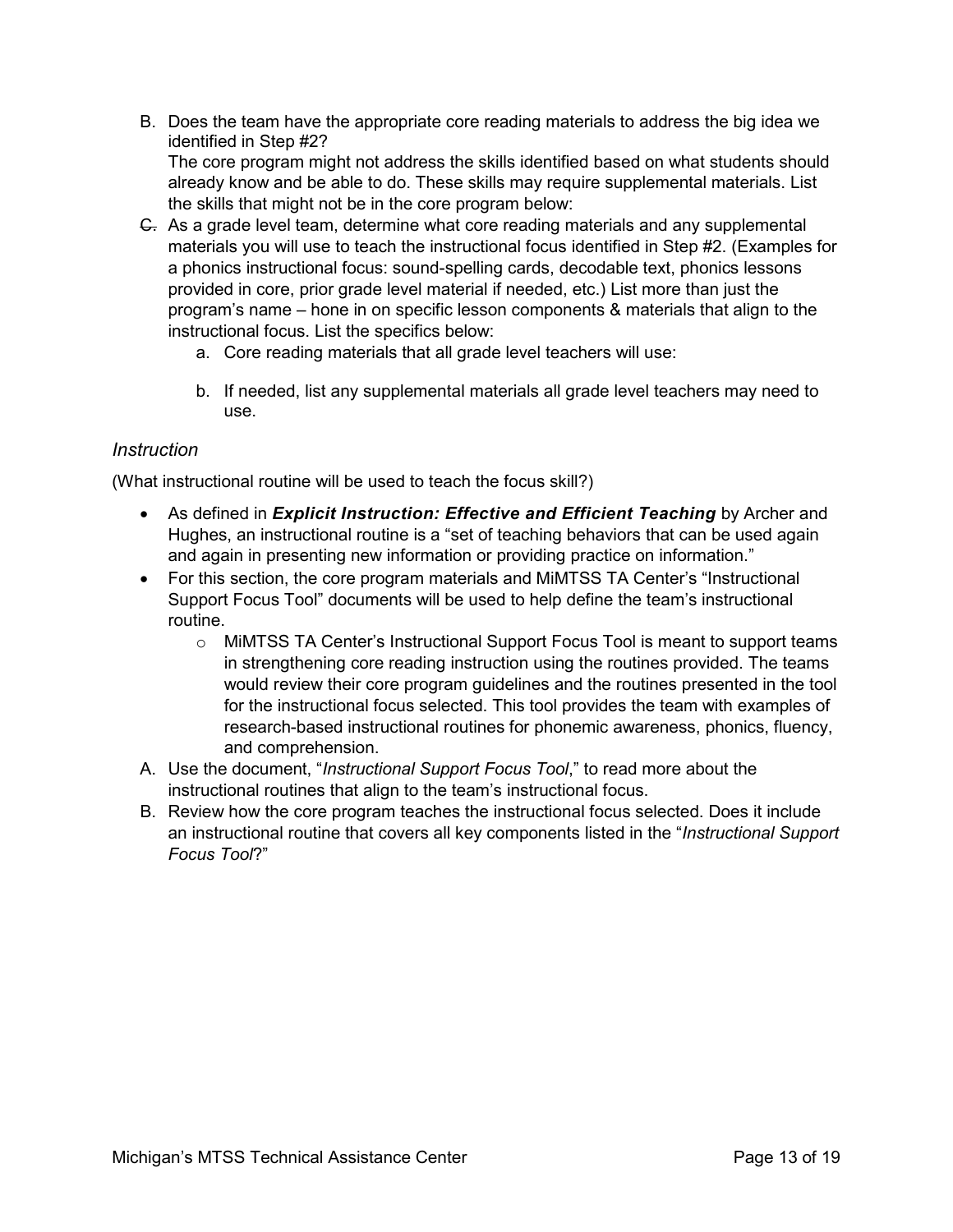- C. Use the following questions to guide the team's discussion for selected instructional focus.
	- Phonemic Awareness: Does your core program have students blend, segment, add, delete, and substitute daily?
	- Phonics: Does your core program have the right instructional routine that addresses all 5 steps in the Decoding Routine daily, and includes a phonemic awareness warmup?
	- Fluency: Does your core program provide students opportunities to "master the skills" at sound, word, and connected text level? What additional practice opportunities could teams provide to strengthen the instructional focus?
	- Comprehension: Does your core program provide enough support and guidance for before, during and after reading strategies?
- D. As a grade level team, select an instructional routine to implement on a daily basis that will target the instructional focus selected. List the routine selected:
- E. What does the grade level team need in order to use this instructional routine (time to learn the routine, training/support, time to work together as a team to develop the routine using the core program, etc.?) Ensure that these needs are captured on the action plan (Grade Level Instructional Template.)

#### *Environment*

(Engagement: How will grade level teams incorporate active engagement into the instruction?)

Now that teams know which core materials will be used and what instructional routine will be deployed on a daily basis, it is time to make the routine come to life with student engagement strategies.

Teams will now work to develop an agreement on which category of engagement strategies work best for the instructional routine selected.

- Verbal Responses
- Written Responses
- Action Responses

This category selection does not mean that teams only use this category. Teams will be selecting the category that will continue to be practiced and discussed for on-going meetings.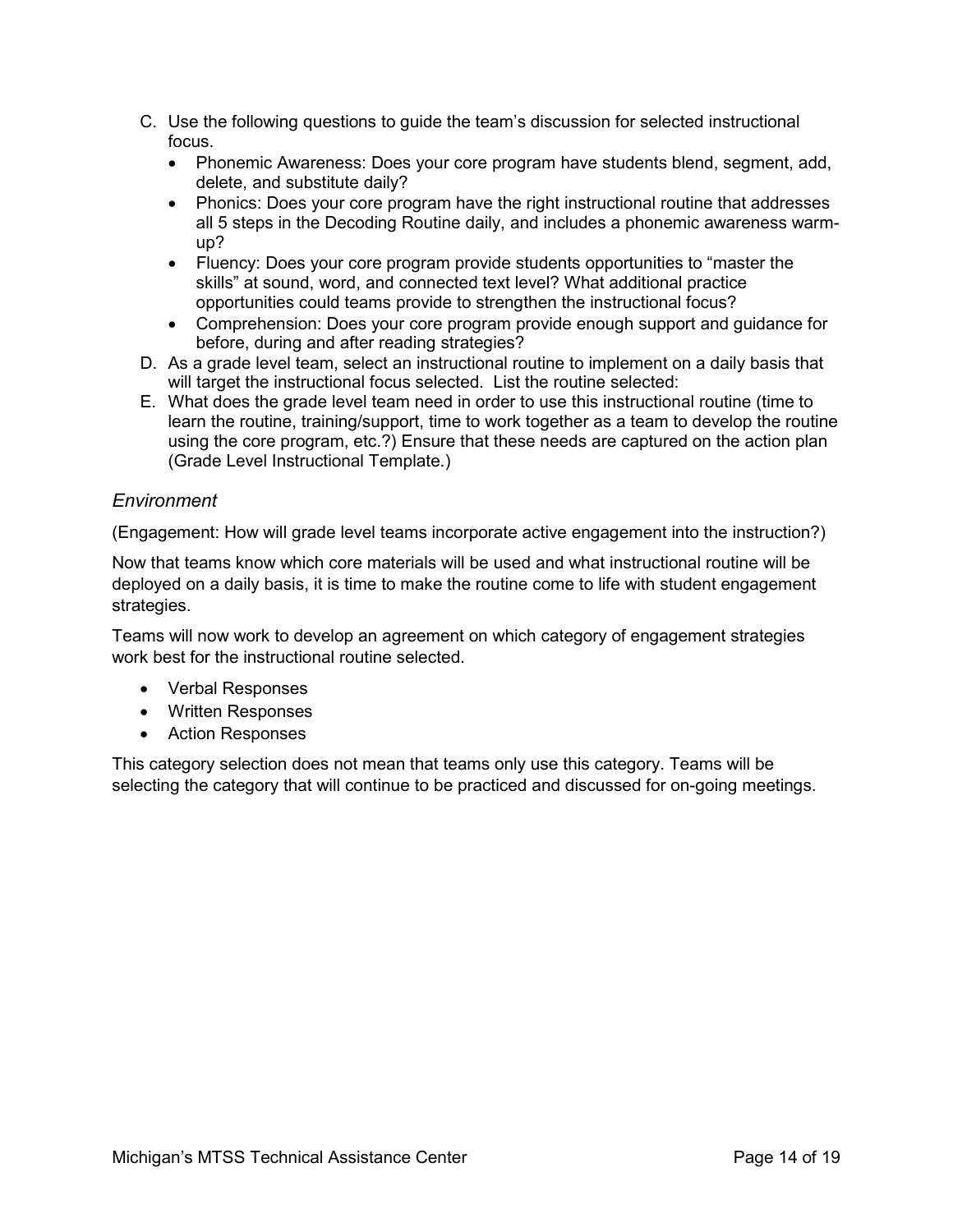| <b>Engagement Strategy</b> | <b>Examples</b>                                                                                                               |
|----------------------------|-------------------------------------------------------------------------------------------------------------------------------|
| <b>Verbal Response</b>     | Choral<br>Partner<br>Think-write-share<br>Look-lean-whisper<br><b>Team/Huddle Groups</b><br>Individual<br>Whip around or pass |
| <b>Written Responses</b>   | White boards<br>$\bullet$<br>Graphic organizer<br>٠<br>Completing a sentence frame<br>Response cards<br>$\bullet$             |
| <b>Action Responses</b>    | Acting out/gestures<br>٠<br>Hand signals<br>Response cards<br>Facial expressions                                              |

Table 8. Select an Engagement Strategy category to integrate into the daily instructional focus routine.

#### *Whole Group Focus:*

Now that the plan is set, classroom teachers will begin differentiating the instructional focus routine to meet the needs for whole group instruction in the classroom. All teachers will use the agreed upon plan, but it might look differently in classrooms depending on the data (e.g., one classroom may benefit from extra practice and more teacher led instruction while another classroom might need less practice and more partner time.)

Grade level teams still work together to complete this table for each individual classroom.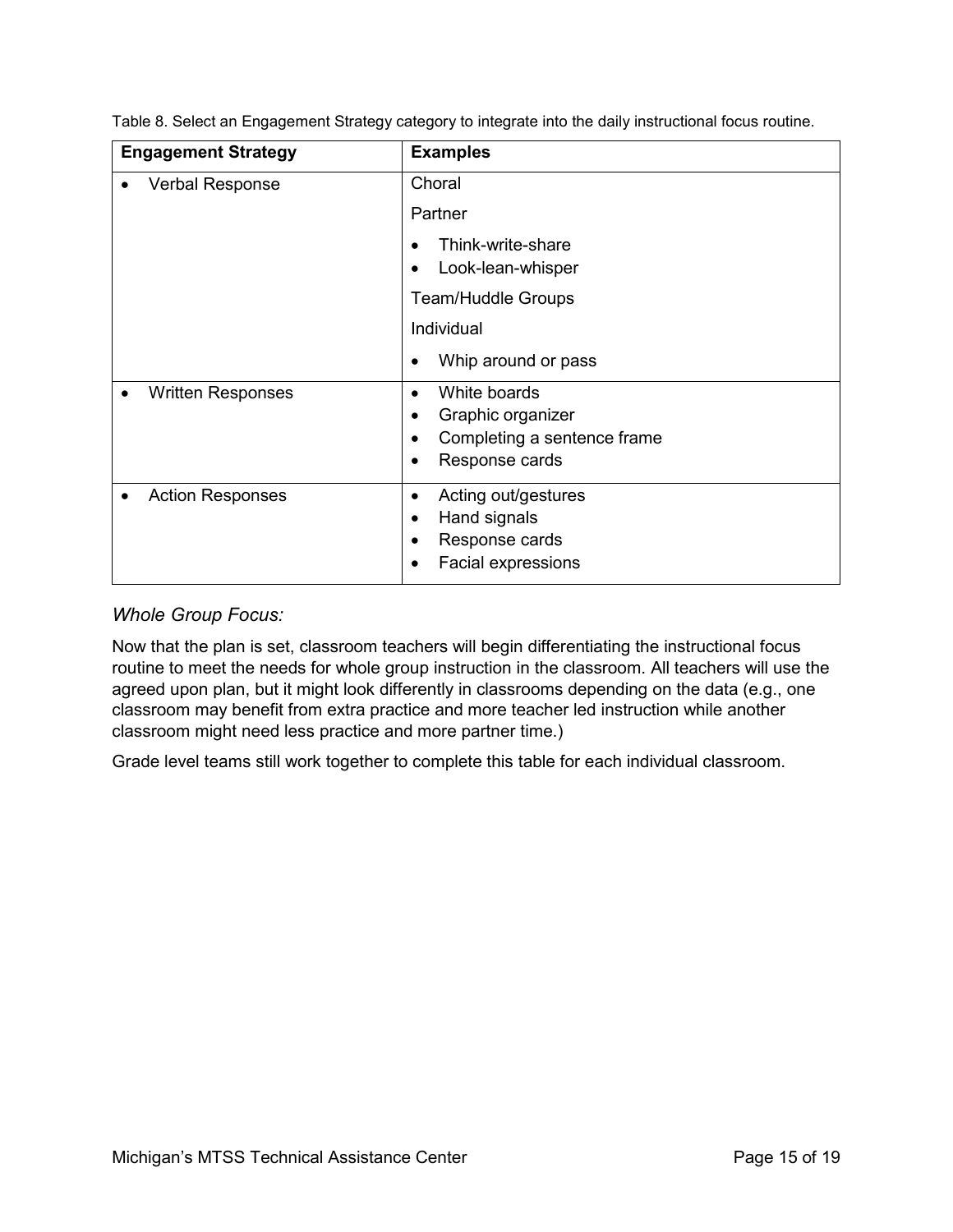Table 9. Compare School Overview Report by class to the School Overview Report by grade level. Brainstorm options for differentiating the instructional focus routine to meet classroom needs and record decisions.

| <b>Grade/Classroom</b>       | <b>Status Report %</b><br>At/Above<br><b>Benchmark</b> | Differentiation of the Instructional<br><b>Focus Routine</b> |
|------------------------------|--------------------------------------------------------|--------------------------------------------------------------|
| Grade Level                  |                                                        |                                                              |
| <b>Insert Teacher's Name</b> |                                                        |                                                              |
| <b>Insert Teacher's Name</b> |                                                        |                                                              |
| Insert Teacher's Name        |                                                        |                                                              |

#### *Small Group Focus:*

Teams will now make decisions as a grade level as to what materials to access for small group instruction. The table below is for teams to create a common list of materials that should be used for small group instruction that supports core reading instruction.

Individual teachers can use this to help create plans for their small group instruction. Tools that can be helpful for individual teachers designing small group instruction:

- The Classroom Report (Acadience Data Management): Breaks down the composite score so teachers can target areas of need
- Response Patterns inside Acadience Reading assessment booklets: Teachers can review how students responded to different tasks helping to differentiate needs

**It is important to note that students should be placed into small groups based on skills, not by composite scores.** Many core programs have resources available (placement tests as well as materials) for small groups that are designed to meet the needs for students who may be below, at or above grade level. Teams may have other materials available that supplement the core instruction for different instructional focus areas.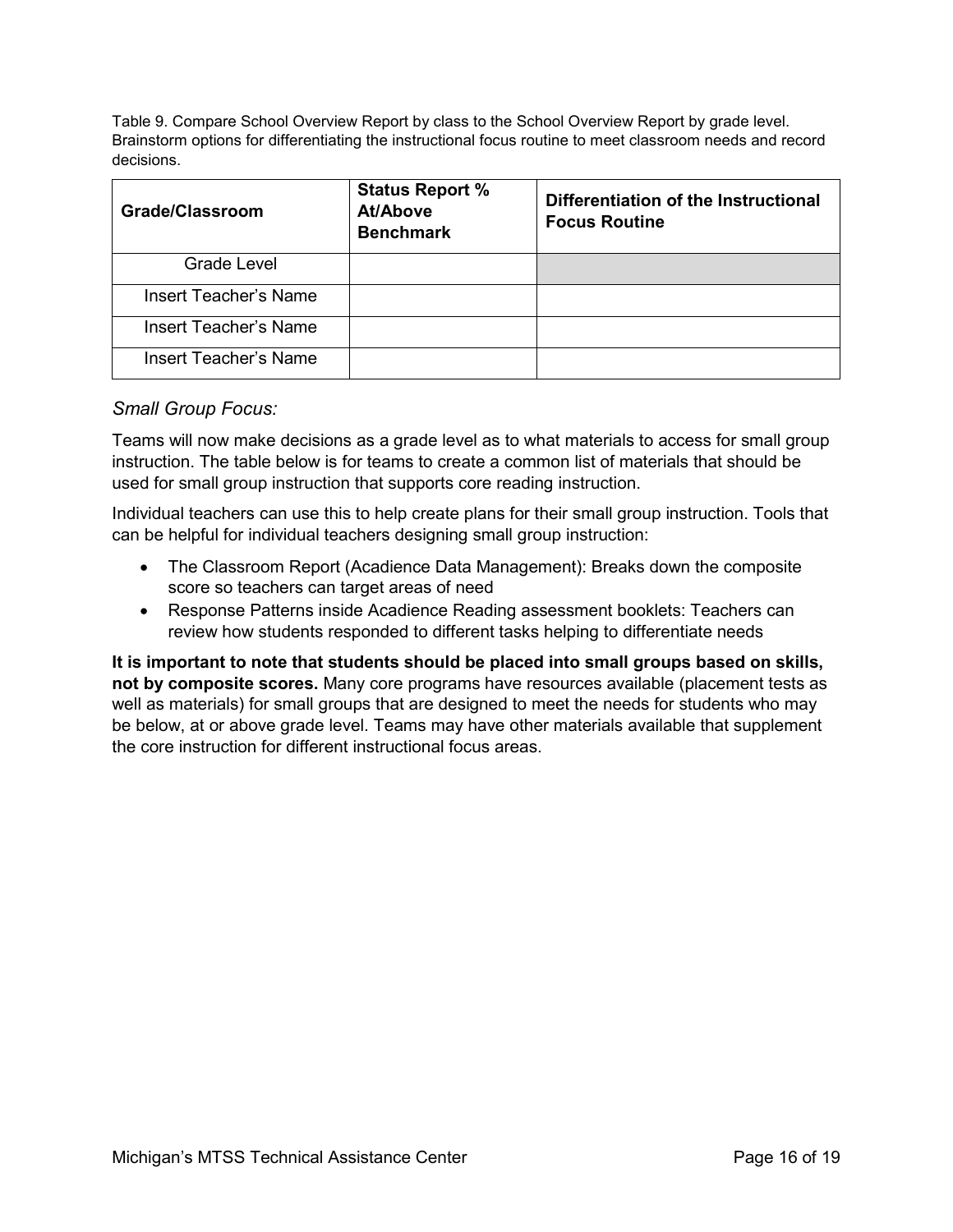Table 10. Record common materials that can be accessed in a variety of ways during small group instruction.

| <b>Instructional Focus</b> | <b>Well Below</b> | <b>Below</b> | At | Above |
|----------------------------|-------------------|--------------|----|-------|
| Phonemic                   |                   |              |    |       |
| Awareness                  |                   |              |    |       |
| Phonics                    |                   |              |    |       |
| Fluency                    |                   |              |    |       |
| Comprehension              |                   |              |    |       |

#### <span id="page-16-0"></span>**Step #4: Plan Implementation & Evaluation**

By following the guidelines in this section, teams will:

- Create an action plan to capture tasks and on-going discussion items for upcoming meetings.
- Share communication updates with the school leadership team, including accomplishments as well as possible barriers
- Evaluate the instructional plan using MOY and EOY benchmark data, highlighting what worked well and what may need to be strengthened/modified

#### *Plan Implementation*

Table 11. Capture the grade level team action items below and use the list to guide the on-going team meeting and discussions

| <b>Action Item</b> | Who Will Do it? | By When? | <b>Status</b> |
|--------------------|-----------------|----------|---------------|
|                    |                 |          |               |
|                    |                 |          |               |
|                    |                 |          |               |

Communication is also a vital step in the process. Sharing specific celebratory successes, identifying potential barriers, and seeking insight and support from the Building Implementation Team help to solidify the plan.

Table 12. Capture communication items to share with the School Leadership Team regarding the grade level instructional plan

| <b>Communication Update</b> | Who Will Do It? | By When? | <b>Status</b> |
|-----------------------------|-----------------|----------|---------------|
|                             |                 |          |               |
|                             |                 |          |               |
|                             |                 |          |               |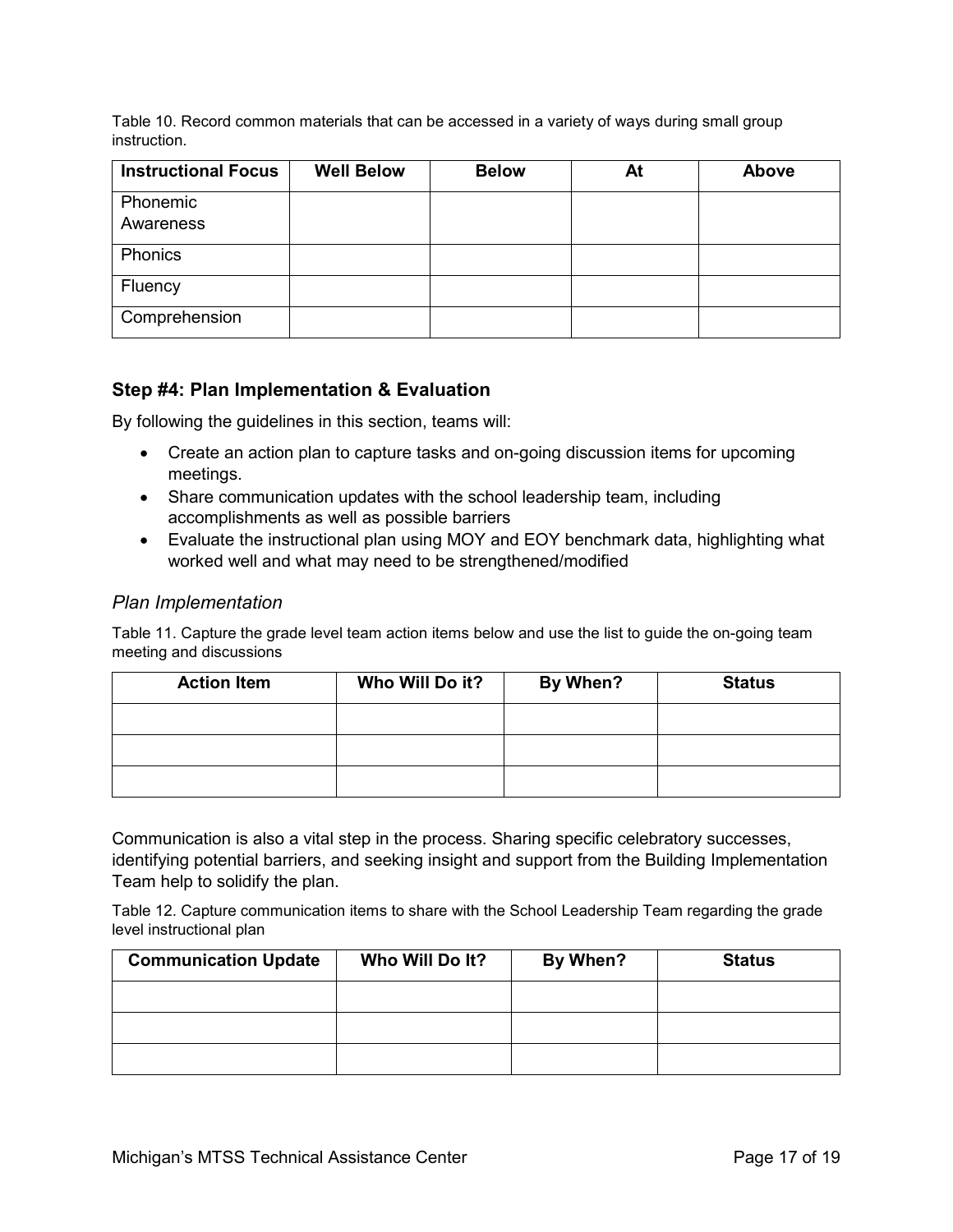#### *Plan Evaluation*

Using the Effectiveness of Instructional Support Report, review the following questions.

Table 13. Complete the table below to answer the question: How effective is our support for students who start the year scoring *at/above benchmark*?

| <b>BOY</b>                                  | <b>BOY-MOY</b>                             | <b>MOY-EOY</b>                             |
|---------------------------------------------|--------------------------------------------|--------------------------------------------|
| % of Students At/Above<br><b>Benchmark:</b> | % of students still At/Above<br>Benchmark: | % of students still<br>At/Above Benchmark: |
| Did we meet the goal of<br>maintaining 95%? | Circle: Yes or No.                         | Circle: Yes or No.                         |

Table 14. Complete the table below to answer the question: How effective is our support for students who start the year scoring *below benchmark*?

| <b>BOY</b>                                 | <b>BOY-MOY</b>                                    | <b>MOY-EOY</b>                                    |
|--------------------------------------------|---------------------------------------------------|---------------------------------------------------|
| % of Students Below<br><b>Benchmark:</b>   | % of students who moved<br>to At/Above Benchmark: | % of students who moved<br>to At/Above Benchmark: |
| Did we meet the goal of<br>moving 80-100%? | Circle: Yes or No                                 | Circle: Yes or No.                                |

Table 15. Complete the table below to answer the question: How effective is our support for students who start the year scoring *well below benchmark*?

| <b>BOY</b>                                    | <b>BOY-MOY</b>                                    | <b>MOY-EOY</b>                                    |
|-----------------------------------------------|---------------------------------------------------|---------------------------------------------------|
| % of Students Well<br><b>Below Benchmark:</b> | % of students who moved<br>to At/Above Benchmark: | % of students who moved<br>to At/Above Benchmark: |
|                                               | % of students who moved<br>to Below Benchmark?    | % of students who moved<br>to Below Benchmark?    |
| Did we meet the goal of<br>moving 80-100%?    | Circle: Yes or No                                 | Circle: Yes or No.                                |